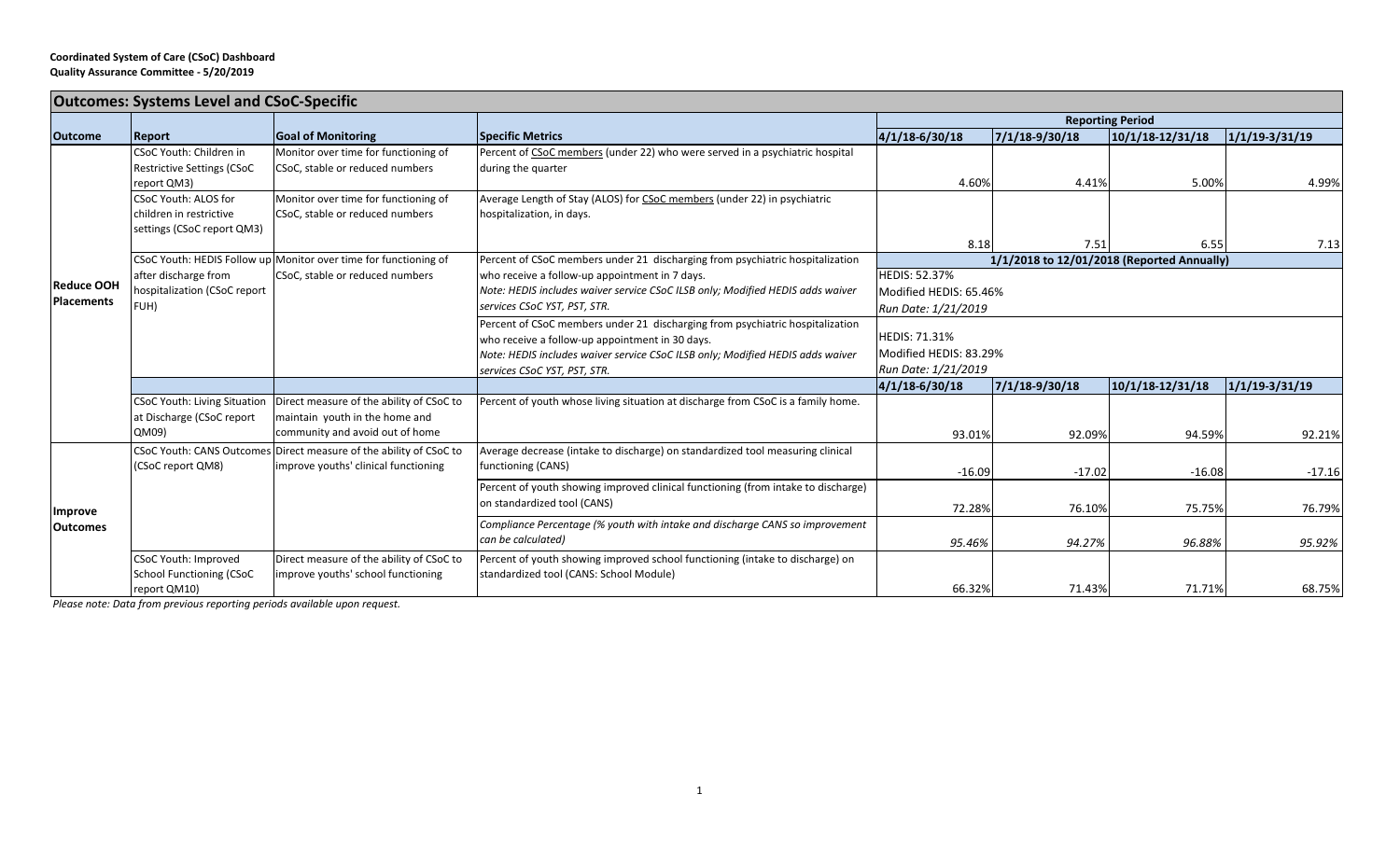## **Coordinated System of Care (CSoC) Dashboard Quality Assurance Committee - 5/20/2019**

| <b>Process Indicator: Youth Receiving Services in their Homes and Communities</b> |                                                                                                                           |                                                                                                              |                                                                                                                                                                                                                   |                         |                    |                                 |             |  |
|-----------------------------------------------------------------------------------|---------------------------------------------------------------------------------------------------------------------------|--------------------------------------------------------------------------------------------------------------|-------------------------------------------------------------------------------------------------------------------------------------------------------------------------------------------------------------------|-------------------------|--------------------|---------------------------------|-------------|--|
| <b>Process</b>                                                                    |                                                                                                                           |                                                                                                              |                                                                                                                                                                                                                   | <b>Reporting period</b> |                    |                                 |             |  |
| Indicator                                                                         | <b>Report</b>                                                                                                             | <b>Goal of monitoring</b>                                                                                    | <b>Specific Metrics</b>                                                                                                                                                                                           | $4/1/18 - 6/30/18$      | $7/1/18 - 9/30/18$ | 10/1/18-12/31/18 1/1/19-3/31/19 |             |  |
| <b>Increase</b><br><b>Utilization</b><br>of HCBS                                  | <b>CSoC Youth: Access to</b><br>Wraparound (CSoC report                                                                   | <b>Ensure that</b><br>Wraparound is<br>accessible and<br>responsive to<br>immediate needs.                   | Percent of CSoC members for whom:<br>Timely referral standard was met                                                                                                                                             | 37.27%                  | 69.73%             | 22.45%                          | 27.53%      |  |
|                                                                                   | QM12)                                                                                                                     |                                                                                                              | Timely first contact standard was met                                                                                                                                                                             | 93.91%                  | 95.96%             | 95.86%                          | 94.13%      |  |
|                                                                                   |                                                                                                                           |                                                                                                              | Timely face-to-face contact was met                                                                                                                                                                               | 68.10%                  | 71.70%             | 69.55%                          | 67.28%      |  |
|                                                                                   | <b>CSoC Youth: Enrollment</b><br>and Agency Involvement<br>(CSoC report QM6)                                              | Monitor number of<br>youth in CSoC and<br>agency involvement.                                                | <b>Total number of CSoC Enrollees</b>                                                                                                                                                                             | 2791                    | 3007               | 2887                            | 2954        |  |
|                                                                                   |                                                                                                                           |                                                                                                              | Number of CSoC Enrollees involved with Juvenile<br>Justice                                                                                                                                                        | 329 (11.8%)             | 361 (12%)          | 334 (11.6%)                     | 356 (12.1%) |  |
|                                                                                   |                                                                                                                           |                                                                                                              | Number of CSoC Enrollees involved with DCFS                                                                                                                                                                       | 222 (8.0%)              | 249 (8.3%)         | 244 (8.5%)                      | 240 (8.1%)  |  |
|                                                                                   | <b>CSoC Youth: Utilization of</b><br><b>Natural Supports (CSoC</b><br>report QM13)                                        | <b>Ensure Wraparound</b><br>is helping families<br>build sustainable<br>teams with natural<br>supports.      | Percent of CSoC members who had at least one CFT<br>during the reporting period who had at least one<br>natural/informal support person on their Child and<br>Family Team.<br><b>Month 1</b> of reporting quarter | 83.80%                  | 87.80%             | 87.80%                          | 87.84%      |  |
|                                                                                   |                                                                                                                           |                                                                                                              | Month 2 of reporting quarter                                                                                                                                                                                      | 84.30%                  | 88.10%             | 85.80%                          | 85.69%      |  |
|                                                                                   |                                                                                                                           |                                                                                                              | Month 3 of reporting quarter                                                                                                                                                                                      | 87.40%                  | 87.70%             | 87.90%                          | 86.83%      |  |
|                                                                                   | <b>CSoC Youth: Youth</b><br>receiving services in<br>sufficient amount,<br>frequency, and duration<br>(CSoC report POC 6) | Ensure that CSoC<br>members are able to<br>access the services<br>that their CFT<br>determined they<br>need. | Percent of members receiving services in sufficent<br>amount, frequency, and duration.<br>Month 1 of reporting quarter                                                                                            | 96.29%                  | 95.40%             | 95.89%                          | 97.29%      |  |
|                                                                                   |                                                                                                                           |                                                                                                              | <b>Month 2</b> of reporting quarter                                                                                                                                                                               | 95.91%                  | 96.69%             | 95.71%                          | 97.33%      |  |
|                                                                                   |                                                                                                                           |                                                                                                              | <b>Month 3</b> of reporting quarter                                                                                                                                                                               | 95.70%                  | 95.55%             | 97.09%                          | 97.18%      |  |

*Please note: Data from previous reporting periods available upon request.*